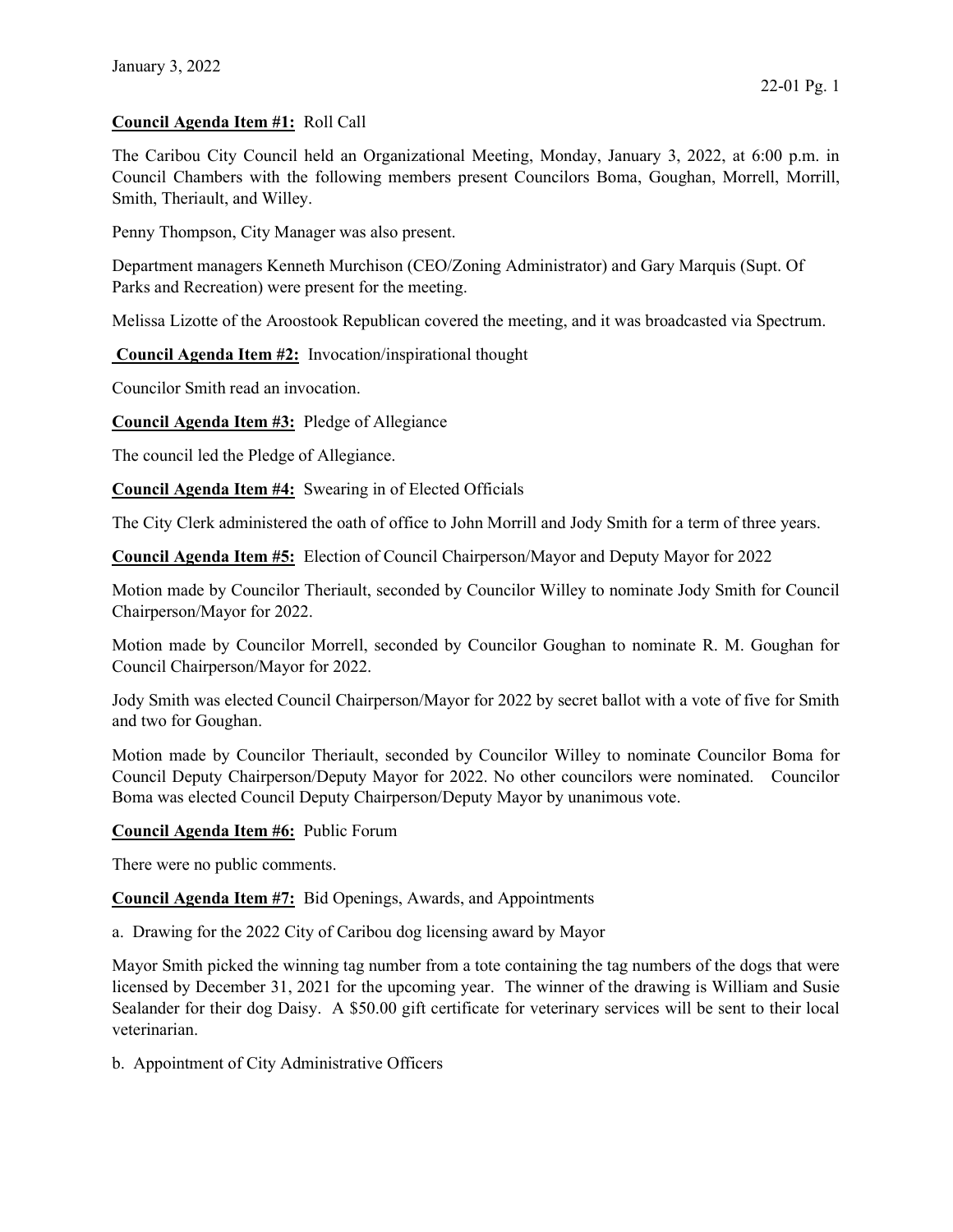Motion made by Councilor Morrill, seconded by Councilor Theriault to appoint City Administrative **Officers** 

| $\overline{1}$ .                 | City Manager:                                                          | Penny Thompson                         |  |
|----------------------------------|------------------------------------------------------------------------|----------------------------------------|--|
| ii.                              | City Treasurer:                                                        | Carl Grant                             |  |
| iii.                             | City Tax Collector:                                                    | Carl Grant                             |  |
| iv.                              | City Clerk & Registrar of Voters:                                      | Danielle Brissette                     |  |
| V.                               | Overseer of the General Assistance Program:                            | Danielle Brissette                     |  |
| vi.                              | City Auditor:                                                          | Felch & Company, LLC                   |  |
| vii.                             | Legal Officer $(s)$                                                    | Rick Solman (General)                  |  |
|                                  |                                                                        | Bernstein Shur (Personnel & Collective |  |
|                                  |                                                                        | Bargaining)                            |  |
| . <i>11 ~ 11 * *</i> · · · · · · | $\mathbf{v}$<br>$\mathbf{v}$<br>$\mathbf{r}$ $\mathbf{r}$ $\mathbf{r}$ | 11 YY YY '11 YY                        |  |

Roll Call Vote: C. Boma – Yes, R.M. Goughan – Yes, D. Morrell – Yes, J. Morrill – Yes, J. Theriault – Yes, L. Willey – Yes, J. Smith – Yes. (So voted)

## c. Approval of Administrative Appointments

 Motion made by Councilor Morrell, seconded by Deputy Mayor Boma to approve the Administrative Appointments

| Deputy Treasurer:  | Holli Doody   |
|--------------------|---------------|
| Deputy City Clerk: | Cherie Garman |

Roll Call Vote: C. Boma – Yes, R.M. Goughan – Yes, D. Morrell – Yes, J. Morrill – Yes, J. Theriault – Yes, L. Willey – Yes, J. Smith – Yes. (So voted)

d. Appointment of Members to Community Advisory Boards

i. Airport Advisory Committee

Motion made by Deputy Mayor Boma, seconded by Councilor Theriault to appoint John Gibson, Dr. John Karod, and David Barbosa to the Airport Advisory Committee for a term of 3 years.

Roll Call Vote: C. Boma – Yes, R.M. Goughan – Yes, D. Morrell – Yes, J. Morrill – Yes, J. Theriault – Yes, L. Willey – Yes, J. Smith – Yes. (So voted)

ii. Board of Assessors

Motion made by Councilor Morrell, seconded by Councilor Willey to reappoint John Weeks to the Board of Assessors for a term of three years.

Roll Call Vote: C. Boma – Yes, R.M. Goughan – Yes, D. Morrell – Yes, J. Morrill – Yes, J. Theriault – Yes, L. Willey – Yes, J. Smith – Yes. (So voted)

iii. Caribou Housing Authority Board of Commissioners

Motion made by Deputy Mayor Boma, seconded by Councilor Morrell to reappoint Heather Bartlett to the Caribou Housing Authority Board of Commissioners for a term of three years.

Roll Call Vote: C. Boma – Yes, R.M. Goughan – Yes, D. Morrell – Yes, J. Morrill – Yes, J. Theriault – Yes, L. Willey – Yes, J. Smith – Yes. (So voted)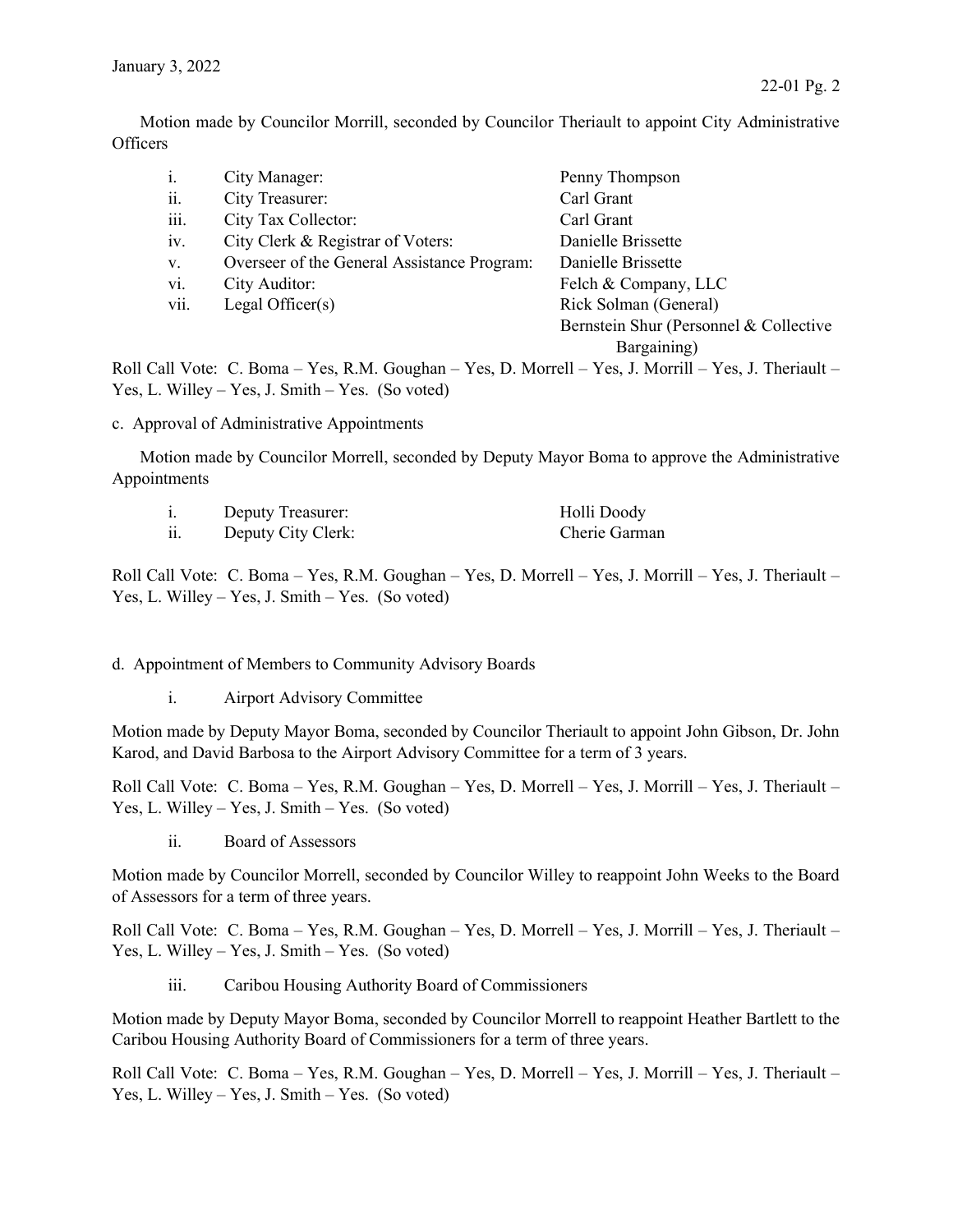iv. Caribou Utilities District

Motion made by Councilor Morrell, seconded by Councilor Theriault to appoint Jay Kamm and John Swanberg to the Caribou Utilities District for a term of 3 years.

Roll Call Vote: C. Boma – Yes, R.M. Goughan – Yes, D. Morrell – Yes, J. Morrill – No, J. Theriault – Yes, L. Willey – Yes, J. Smith – Yes. (So voted)

v. Cary Medical Center Board of Directors

Motion made by Councilor Theriault, seconded by Deputy Mayor Boma to appoint Christopher Bell, Dr. Shawn Laferriere, Jane White-McCall, and Neal Griffeth to the Cary Medical Center Board of Directors for a term of three years.

Roll Call Vote: C. Boma – Yes, R.M. Goughan – Yes, D. Morrell – Yes, J. Morrill – Yes, J. Theriault – Yes, L. Willey – Yes, J. Smith – Yes. (So voted)

vi. Caribou Hospital District Trustees

Motion made by Councilor Theriault, seconded by Deputy Mayor Boma to appoint Doug Plourde to the Caribou Hospital District Trustees for a term of three years.

Roll Call Vote: C. Boma – Yes, R.M. Goughan – Abstain, D. Morrell – No, J. Morrill – Abstain, J. Theriault – Yes, L. Willey – Yes, J. Smith – Yes. (So voted)

vii. Library Board of Trustees

Motion made by Councilor Willey, seconded by Deputy Mayor Boma to appoint Heather Hale to the Library Board of Trustees for a term of one year. (7 Yes)

Roll Call Vote: C. Boma – Yes, R.M. Goughan – Yes, D. Morrell – Yes, J. Morrill – Yes, J. Theriault – Yes, L. Willey – Yes, J. Smith – Yes. (So voted)

viii. Planning Board

Motion made by Councilor Willey, seconded by Councilor Theriault to reappoint Daniel Bagley and Amanda Jandreau to the Planning Board for a term of three years.

Roll Call Vote: C. Boma – Yes, R.M. Goughan – Yes, D. Morrell – Yes, J. Morrill – Yes, J. Theriault – Yes, L. Willey – Yes, J. Smith – Yes. (So voted)

ix. Recreation Commission

Motion made by Deputy Mayor Boma, seconded by Councilor Theriault to reappoint Troy Barnes and Kyle Corrigan to the Recreation Commission Board for a term of three years.

Roll Call Vote: C. Boma – Yes, R.M. Goughan – Yes, D. Morrell – No, J. Morrill – Yes, J. Theriault – Yes, L. Willey – Yes, J. Smith – Yes. (So voted)

x. Zoning Board of Appeals

Motion made by Councilor Theriault, seconded by D. Morrell to appoint Travis Michaud to the Zoning Board of Appeals for a term of three years.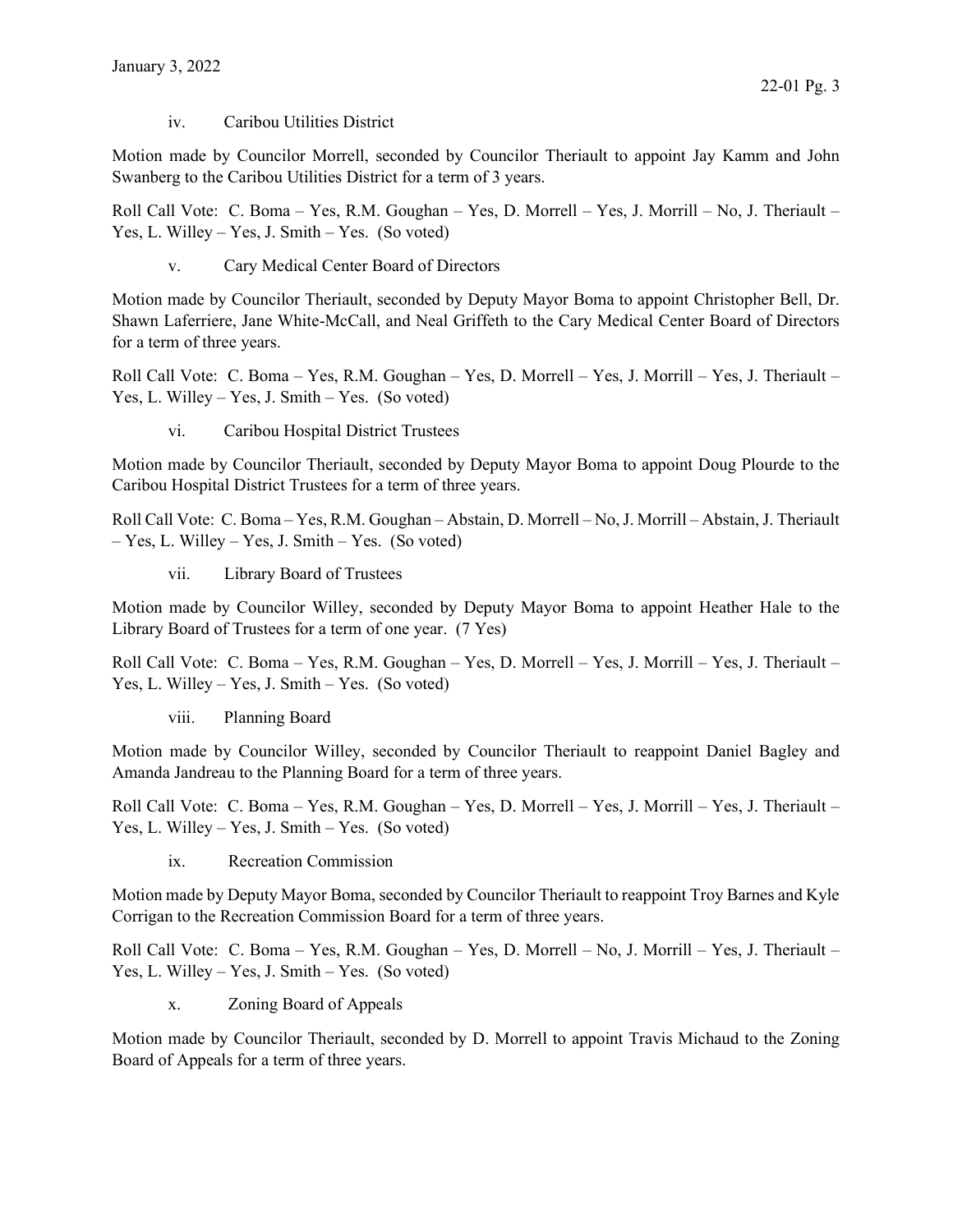22-01 Pg. 4

xi. Voter Registration Board of Appeals

Motion made by Councilor Willey, seconded by Councilor Theriault to appoint Gary Sanfacon and Christopher Lydon to the Voter Registration Board of Appeals for a term of 2 years.

Roll Call Vote: C. Boma – Yes, R.M. Goughan – Yes, D. Morrell – Yes, J. Morrill – Yes, J. Theriault – Yes, L. Willey – Yes, J. Smith – Yes. (So voted)

Council Agenda Item #8: New Business & Adoption of Ordinances and Resolutions

a. Discussion and Possible Action regarding the 2022 Council Meeting Calendar

Motion made by Councilor Morrill, seconded by Deputy Mayor Boma to accept the proposed meeting schedule for 2022.

| January 10          | Monday  | Regular Meeting Draft budget to City Council by January 15      |
|---------------------|---------|-----------------------------------------------------------------|
| January 24          | Monday  | <b>Regular Meeting</b>                                          |
| February 14         | Monday  | Regular Meeting Budget public forum by February 15              |
| February 28         | Monday  | Regular Meeting Final budget to City Council by March 1         |
| March 14            | Monday  | Regular Meeting Public hearing & vote by March 21, 2022         |
| March 28            | Monday  | Regular Meeting (third Monday in March by charter)              |
| April 11            | Monday  | <b>Regular Meeting</b>                                          |
| April 25            | Monday  | <b>Regular Meeting</b>                                          |
| May 09              | Monday  | <b>Regular Meeting</b>                                          |
| May $23$            | Monday  | Regular Meeting Final Budget Report due May 31                  |
| June 13             | Monday  | <b>Regular Meeting</b>                                          |
| June 27             | Monday  | Regular Meeting Set rate of taxation by June 30                 |
| July 11             | Monday  | <b>Regular Meeting</b>                                          |
| July 25             | Monday  | <b>Regular Meeting</b>                                          |
| August 08           | Monday  | <b>Regular Meeting</b>                                          |
| August 22           | Monday  | <b>Regular Meeting</b>                                          |
| September 12 Monday |         | Regular Meeting Historical financial expense update by Sept 15  |
| September 26 Monday |         | <b>Regular Meeting</b>                                          |
| October 11          | Tuesday | Regular Meeting Historical capital expense update by October 15 |
| October 24          | Monday  | Regular Meeting Department budgets to manager by Nov 1          |
| November 14 Monday  |         | <b>Regular Meeting</b>                                          |
| November 28 Monday  |         | <b>Regular Meeting</b>                                          |
| December 12 Monday  |         | <b>Regular Meeting</b>                                          |

Roll Call Vote: C. Boma – Yes, R.M. Goughan – Yes, D. Morrell – Yes, J. Morrill – Yes, J. Theriault – Yes, L. Willey – Yes, J. Smith – Yes. (So voted)

All meetings will be held in the Council Chambers at 25 High Street unless otherwise noticed. The proposed meeting time is 6pm.

b. Discussion and Possible Action Regarding Collection of Property Tax Prior to 2022 Commitment Date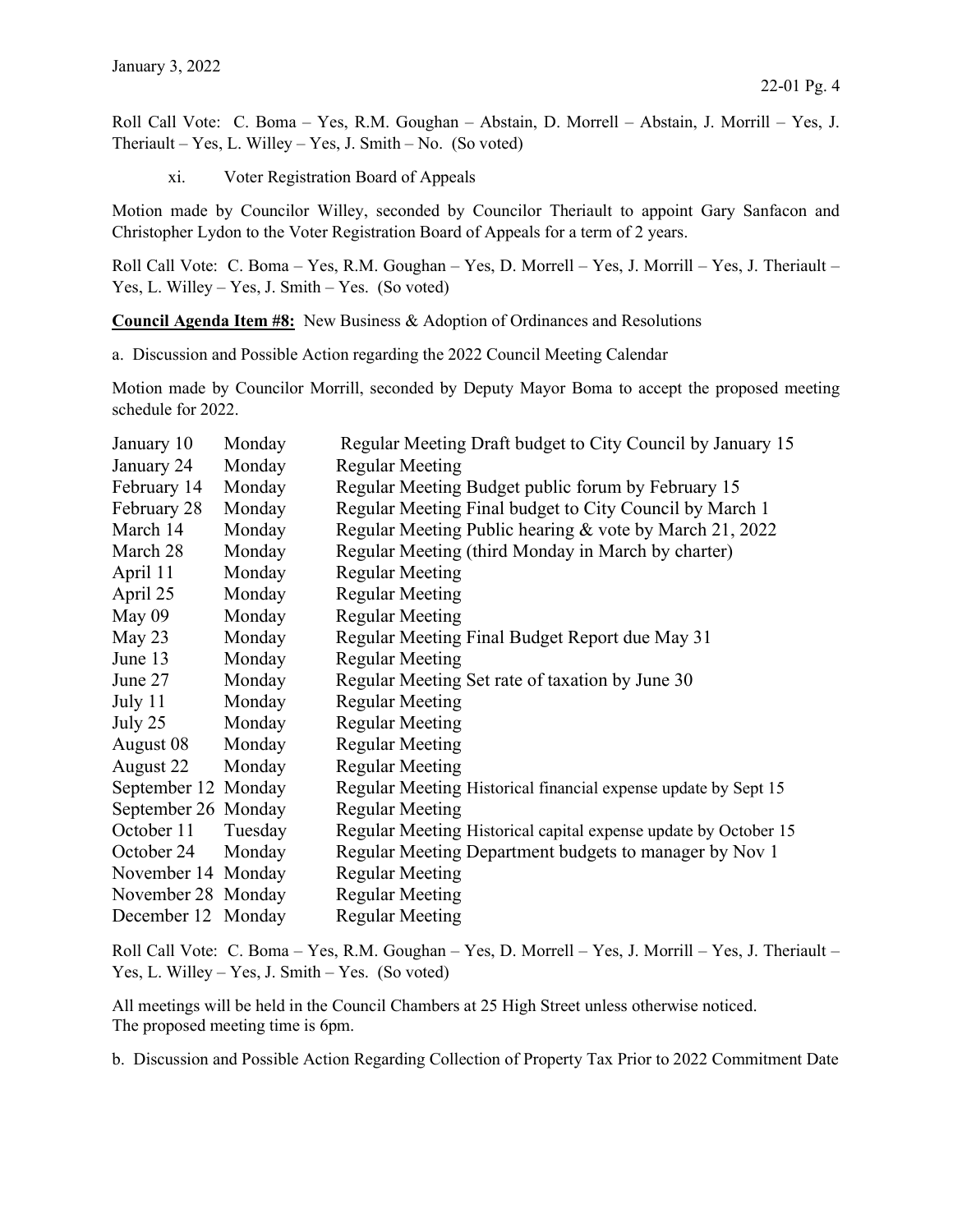Motion made by Councilor Morrell, seconded by Deputy Mayor Boma to authorize the Tax Collector to accept early payments of 2022 property taxes with a zero percent  $(0\%)$  interest rate applied to any prepayment amounts.

Roll Call Vote: C. Boma – Yes, R.M. Goughan – Yes, D. Morrell – Yes, J. Morrill – Yes, J. Theriault – Yes, L. Willey – Yes, J. Smith – Yes. (So voted)

c. Discussion and Possible Action Regarding Manager Authorization to Approve Treasurer Warrants

Motion made by Deputy Mayor Boma, seconded by Councilor Theriault to authorize the City Manager to review and approve all Treasurer Warrants for 2022.

Roll Call Vote: C. Boma – Yes, R.M. Goughan – Yes, D. Morrell – Yes, J. Morrill – Yes, J. Theriault – Yes, L. Willey – Yes, J. Smith – Yes. (So voted)

d. Discussion and Possible Action Regarding Authorization to Provide a Tax Club for 2022

Motion made by Councilor Theriault, seconded by Deputy Mayor Boma to authorize a Tax Club for 2022 as previously established. Providing for 12 equal payments of an account's tax liability with no applied interest in October, November, and December for club participants.

Roll Call Vote: C. Boma – Yes, R.M. Goughan – Yes, D. Morrell – Yes, J. Morrill – Yes, J. Theriault – Yes, L. Willey – Yes, J. Smith – Yes. (So voted)

e. Discussion of City Council member appointments to City Council Committees and liaison roles

Mayor Smith explained that appointments will be made at the next regular Council meeting, please send information of interested positions to him or the City Manager.

f. Discussion of City Council priorities 2022

Will be discussed at a future meeting.

Council Agenda Item #9: Reports and Discussion by Mayor and Council Members

Councilor Morrell would like information and a copy of minutes from a Cary Board meeting from 2019 regarding a \$3M loan.

Councilor Morrill thanked the citizens of Caribou for electing him to serve on the Council and gave praise to the Kenworth Dealership and to the Irving Farms family for their businesses here in Caribou.

Councilor Theriault expressed her appreciation for the police, ambulance, fire department, and hospital here in Caribou for all of their hard work during the pandemic.

Council Agenda Item #10: Executive Session(s) (May be called to discuss matters identified under 1 MRSA §405.6)

Council did not enter executive session.

Council Agenda Item #11: Next Meeting

January 10

Council Agenda Item #12: Adjournment